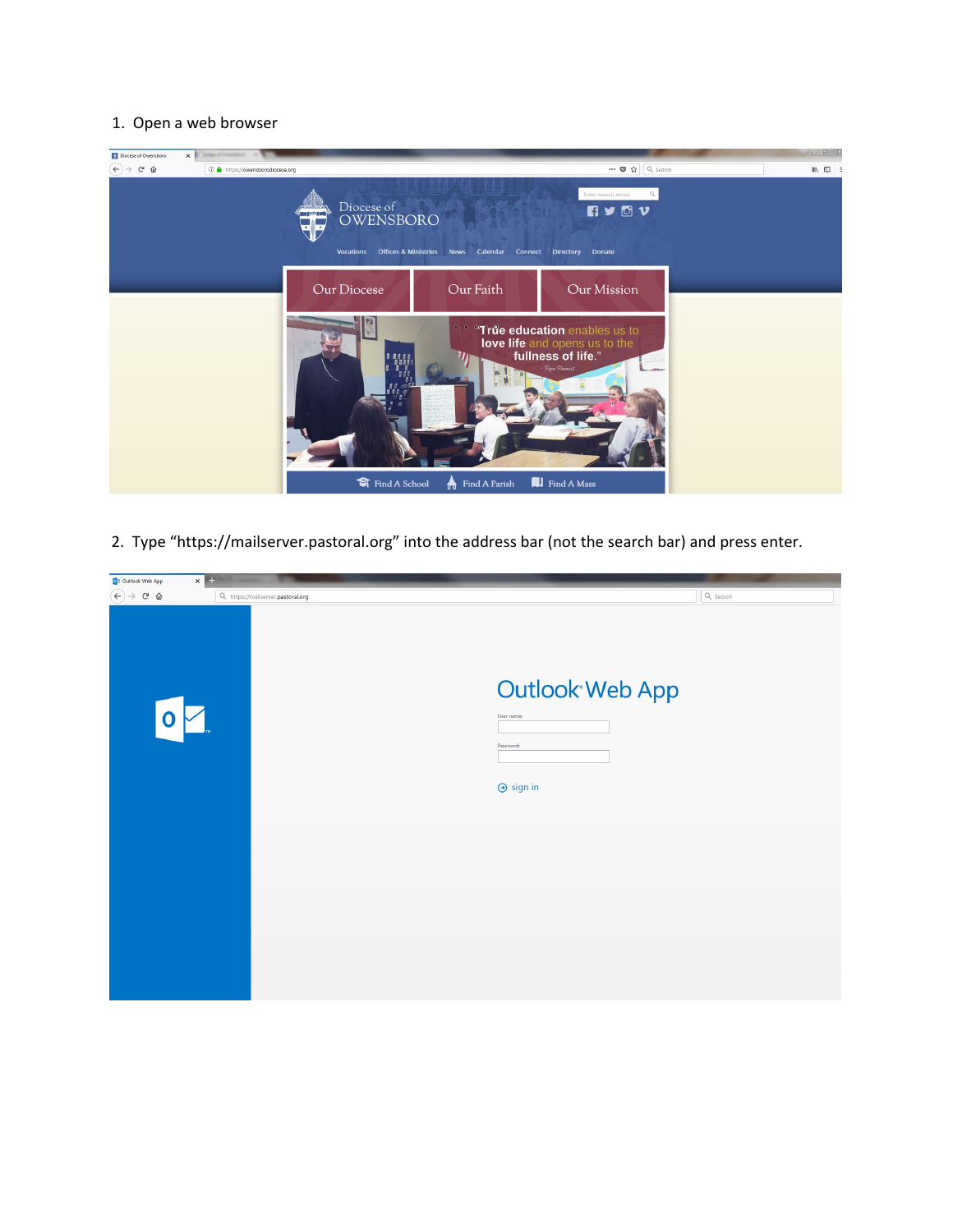3. This should bring you to the webmail log in page.

| $\left(\leftarrow\right)$ $\rightarrow$ $\left[\right.$ $\right]$ $\oplus$ $\left.\right.$ $\oplus$<br>$\cdots$ $\bullet$ $\uparrow$ Q Search<br>12% https://mailserver.pastoral.org/owa/auth/logon.aspx?replaceCurrent=1&url=https%3a%2f%2fmailserver.pastoral.org%2f<br>Outlook Web App<br>User name:<br>Password:<br>$\Theta$ sign in | $\times$<br>03 Outlook Web App |  |
|------------------------------------------------------------------------------------------------------------------------------------------------------------------------------------------------------------------------------------------------------------------------------------------------------------------------------------------|--------------------------------|--|
|                                                                                                                                                                                                                                                                                                                                          |                                |  |
|                                                                                                                                                                                                                                                                                                                                          |                                |  |
|                                                                                                                                                                                                                                                                                                                                          |                                |  |
|                                                                                                                                                                                                                                                                                                                                          |                                |  |
|                                                                                                                                                                                                                                                                                                                                          |                                |  |
|                                                                                                                                                                                                                                                                                                                                          |                                |  |
|                                                                                                                                                                                                                                                                                                                                          |                                |  |
|                                                                                                                                                                                                                                                                                                                                          |                                |  |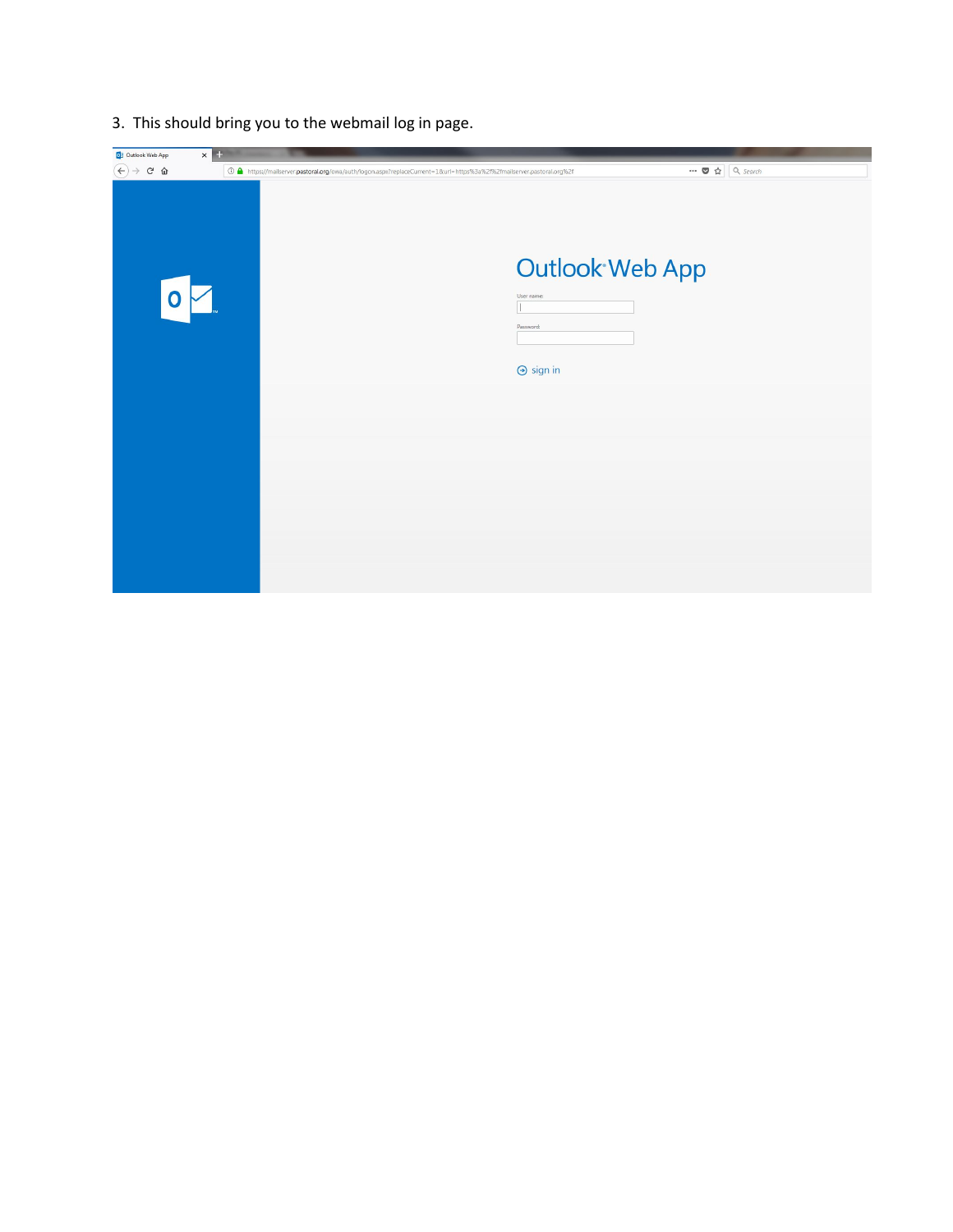4. Enter your username (firstname.lastname) and your temporary password then click "sign in".

| Firefox <b>v</b><br>O <sup>2</sup> Outlook Web App                                                                                                                                     | ÷                                                           |                                                                             | $\Box$                                                                                         |
|----------------------------------------------------------------------------------------------------------------------------------------------------------------------------------------|-------------------------------------------------------------|-----------------------------------------------------------------------------|------------------------------------------------------------------------------------------------|
| ← A https://mail.pastoral.org/owa/auth/logon.aspx?replaceCurrent=18url=https%3a%2f%2fmail.pastoral.org%2fowa%2f                                                                        |                                                             | $\hat{C}$ $\forall$ $C$ $\boxed{8}$ + Google                                | Q<br>⊕<br>$\rightarrow$                                                                        |
| Ô                                                                                                                                                                                      | User name:<br>john.doe<br>Password:<br><br>$\Theta$ sign in | <b>Outlook Web App</b>                                                      |                                                                                                |
|                                                                                                                                                                                        |                                                             |                                                                             |                                                                                                |
|                                                                                                                                                                                        |                                                             |                                                                             |                                                                                                |
| $\begin{array}{ c c c }\hline \textbf{a} & \textbf{b} & \textbf{c} \\ \hline \textbf{b} & \textbf{c} & \textbf{c} \end{array}$<br>$\mathbf{Q}$<br><b>A</b> Start<br>$m_{\ast\ast\ast}$ | Q<br>۵ w<br>$\mathsf{C}^{++}$<br>Ψ                          | $\boxed{\mathbf{W}^{\mathbf{d}}$ In<br>X<br>$\mathbf{U}$ R<br>ce<br>$M_{1}$ | 5:07 PM<br>$\mathbb{C}$ u $\left \ast\right\rangle$ and $\left \ast\right\rangle$<br>3/24/2014 |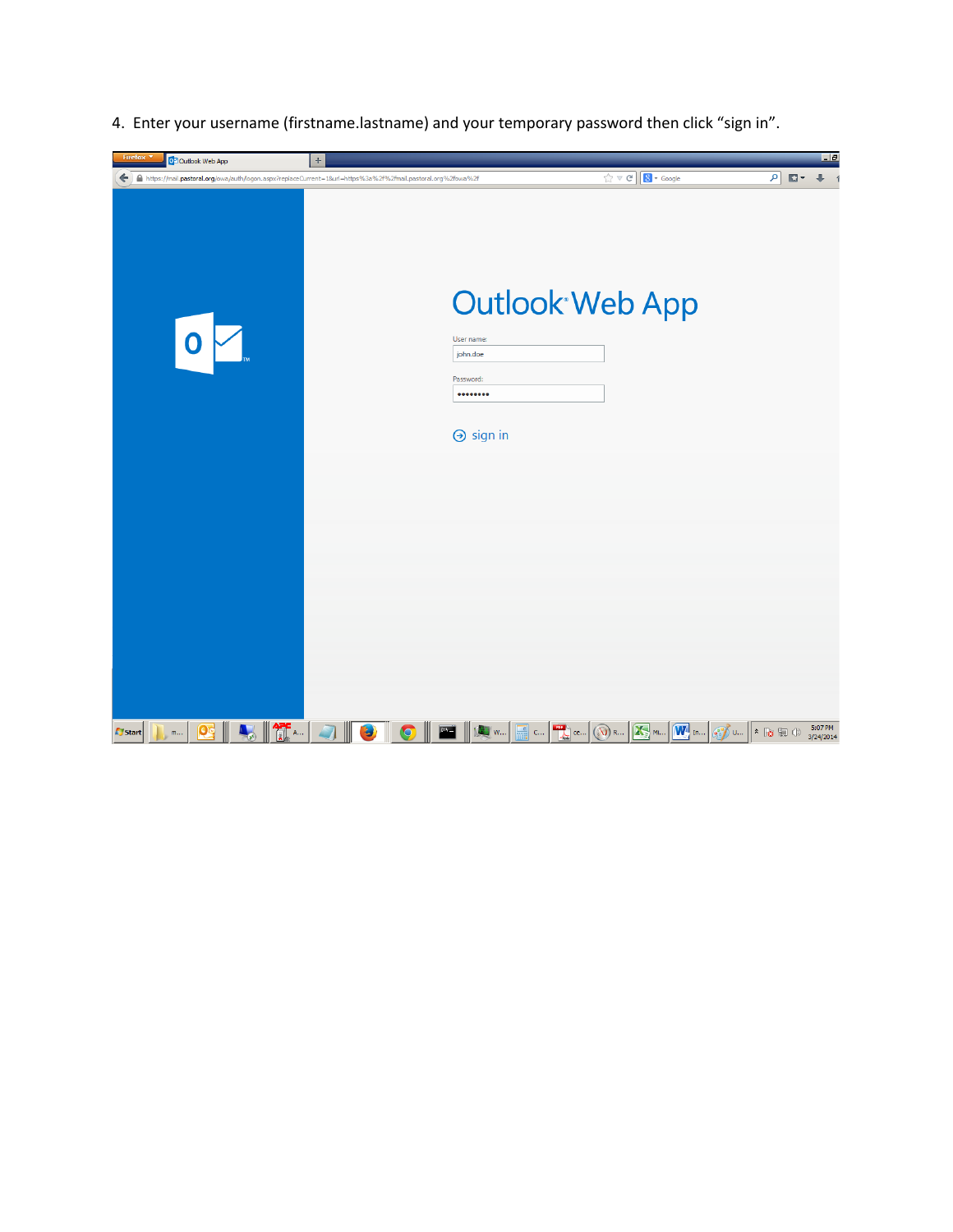5. This will bring you to a webpage where you must change your password. Three pieces of information are needed.

First domain\username which in this example is pastoral\john.doe (the backslash key is usually found above the enter key). "**John.doe" will not work, it must be "pastoral\john.doe".**

Second, your temporary password .

Third, your new password, which must be entered twice to help prevent typos.

Your new password must be at least 8 characters long and contain an upper case character, a lower case character and a number or symbol.

Click "submit".

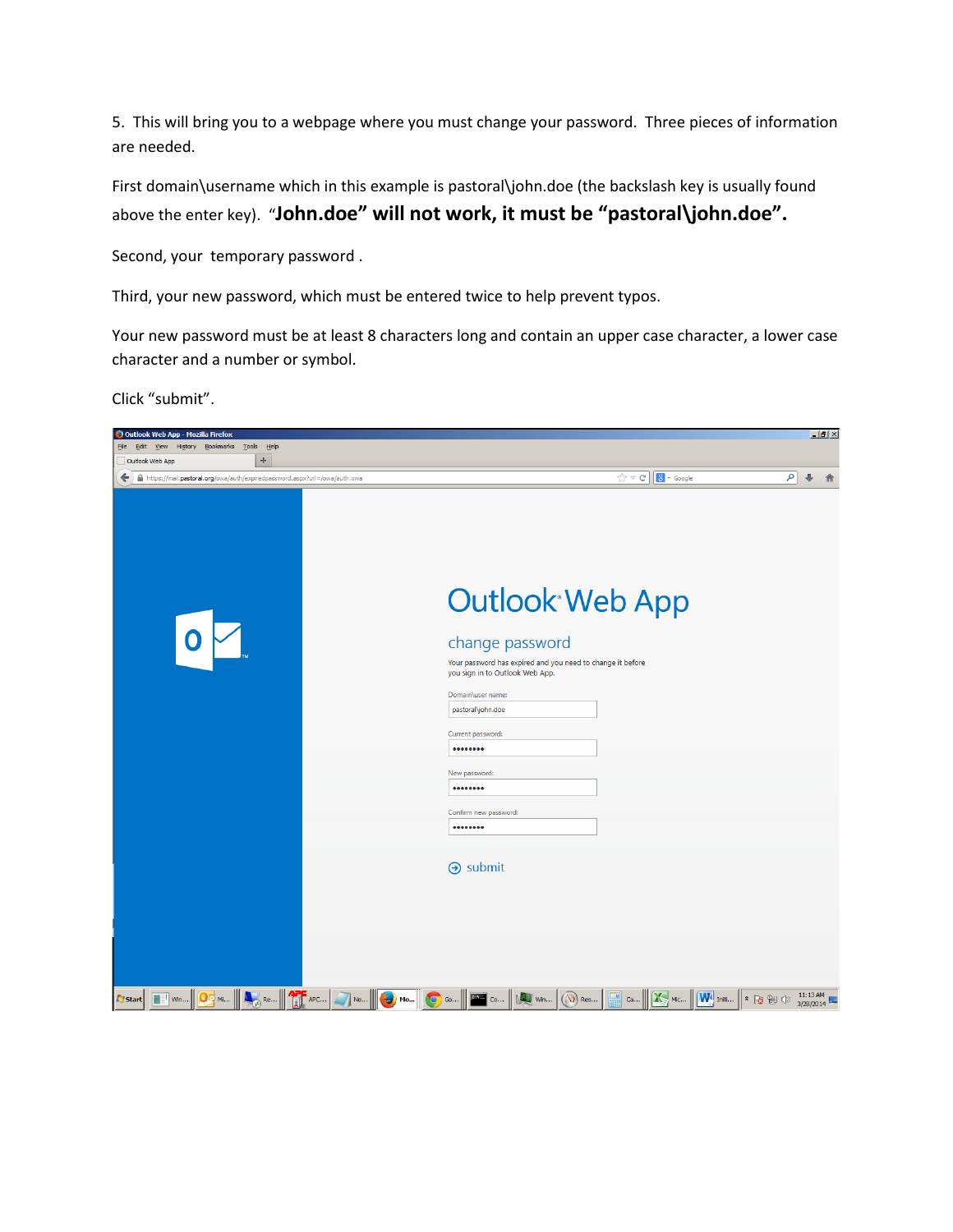6. Once your password has been changed you will see a confirmation and then the server will require you to log in with your new password. Click OK.

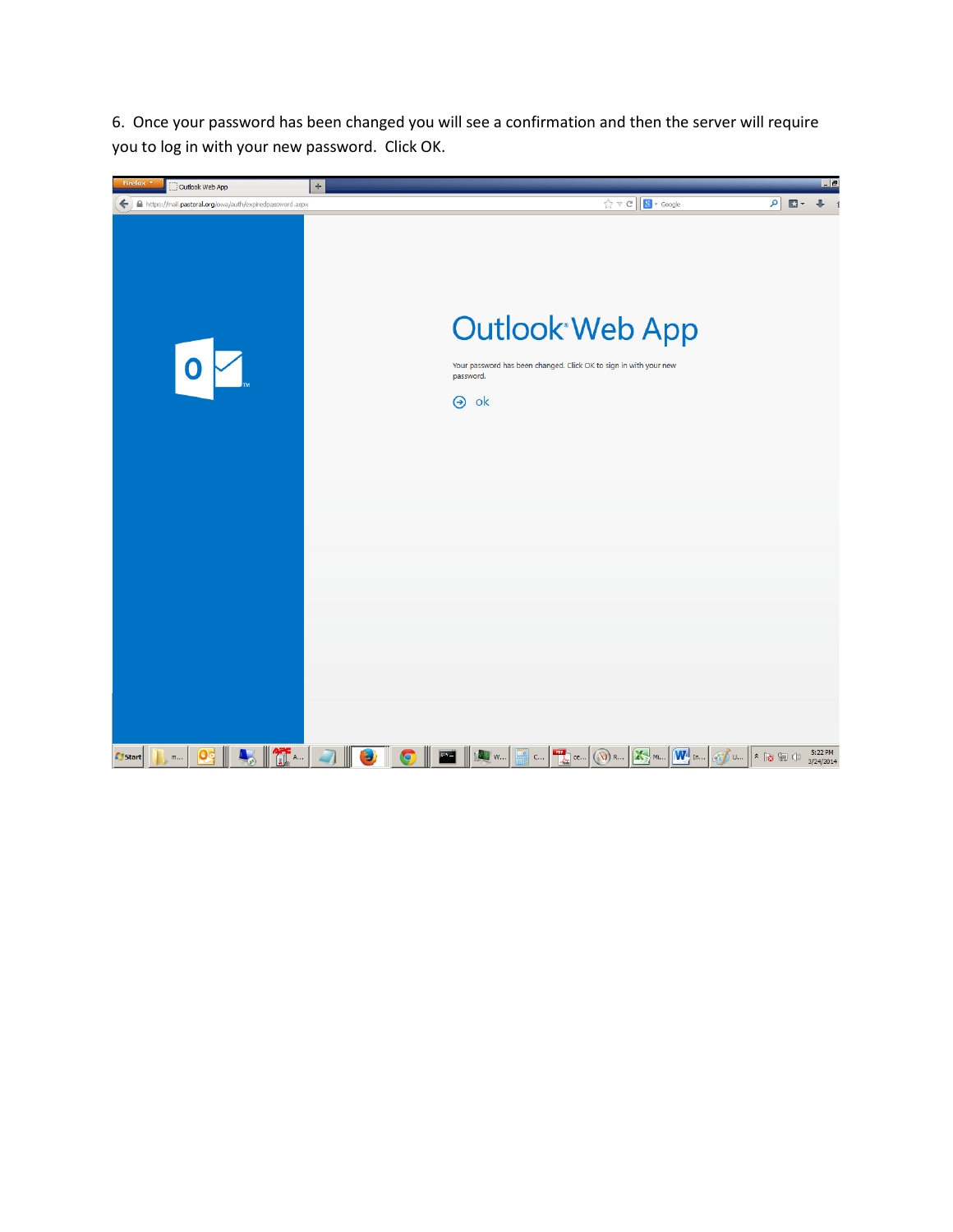| Firefox <b>v</b><br>02 Outlook Web App                | $\pm$                                                                                                          |                                                                                  | $\Box$ al                                                                                                                                                                                                                                                                                                                                                                   |
|-------------------------------------------------------|----------------------------------------------------------------------------------------------------------------|----------------------------------------------------------------------------------|-----------------------------------------------------------------------------------------------------------------------------------------------------------------------------------------------------------------------------------------------------------------------------------------------------------------------------------------------------------------------------|
|                                                       | ← ) A https://mail.pastoral.org/owa/auth/logon.aspx?replaceCurrent=18url=https%3a%2f%2fmail.pastoral.org%2fowa | $\left[\begin{array}{c c}\n\hline\n\end{array}\right]$ $\mathbb{R}$ + Google     | ا فر<br>$\Box$<br>$+ 1$                                                                                                                                                                                                                                                                                                                                                     |
|                                                       | User name:<br>john.doe<br>Password:<br><br>$\Theta$ sign in                                                    | <b>Outlook Web App</b>                                                           |                                                                                                                                                                                                                                                                                                                                                                             |
|                                                       |                                                                                                                |                                                                                  |                                                                                                                                                                                                                                                                                                                                                                             |
| $\mathbf{Q}$<br><b>A</b> Start<br>$\mathsf{m} \ldots$ | $\  \mathbf{r} \ $<br>$\bullet$<br><b>ALL</b> W<br>Э                                                           | $\frac{1}{\sqrt{\log n}}$ ce<br><b>X</b> M<br>$(\lambda)$ R<br>$\mathsf{C}^{++}$ | $\begin{picture}(18,10) \put(0,0){\line(1,0){10}} \put(15,0){\line(1,0){10}} \put(15,0){\line(1,0){10}} \put(15,0){\line(1,0){10}} \put(15,0){\line(1,0){10}} \put(15,0){\line(1,0){10}} \put(15,0){\line(1,0){10}} \put(15,0){\line(1,0){10}} \put(15,0){\line(1,0){10}} \put(15,0){\line(1,0){10}} \put(15,0){\line(1,0){10}} \put(15,0){\line(1$<br>5:25 PM<br>3/24/2014 |

7. Enter your username and new password then click "sign in"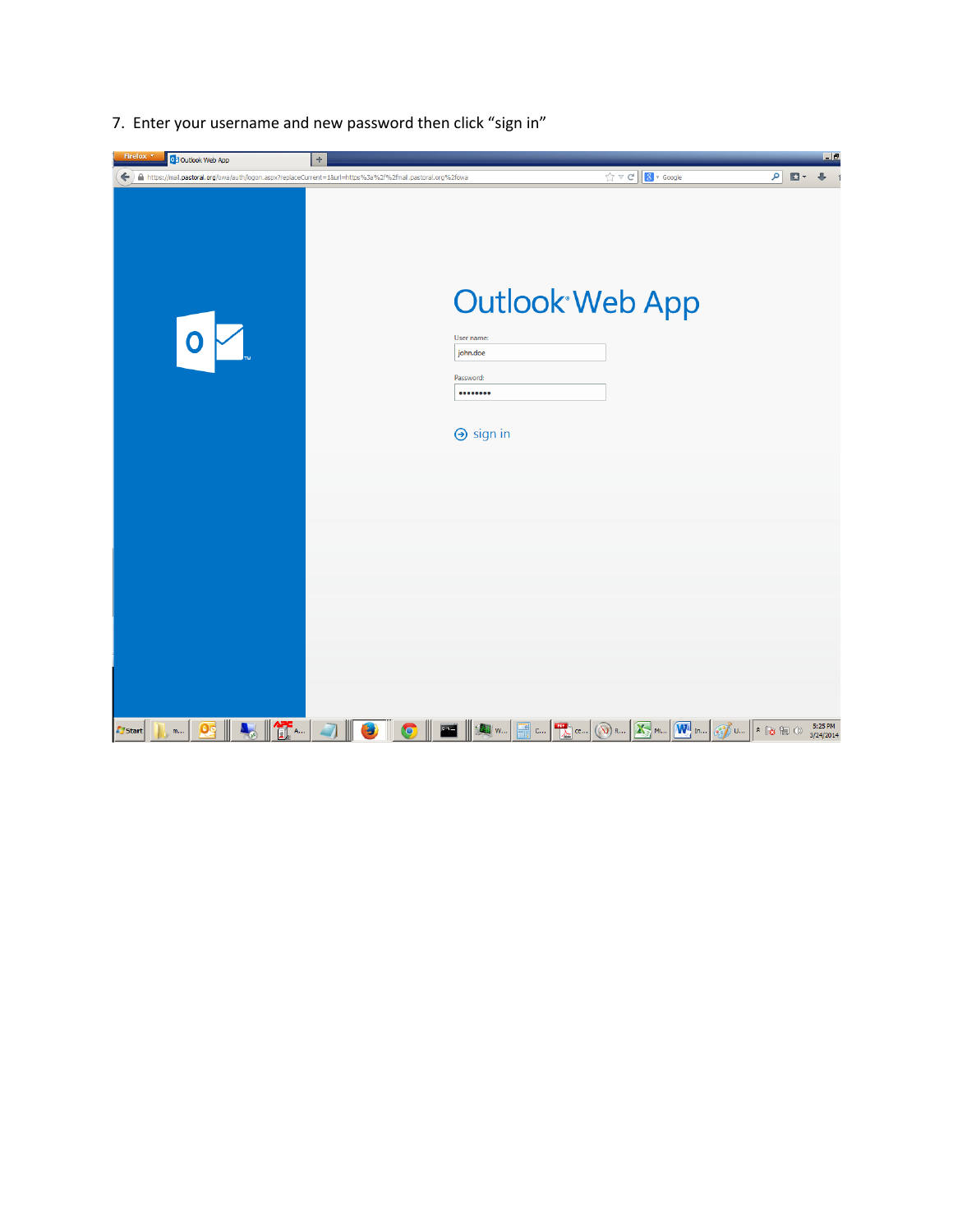8. You now just need to set your language and time zone. Choose your language preference and then for most people the time zone can simply be left at UTC-6:00 Central Time (US & Canada). If you live in a different time zone change this to your time zone. Click "save"

| Firefox<br>O <sup>2</sup> Outlook Web App                                                                                                                                                                                   | $\div$    |                                                                                                                                                                                                                    |                                                | $\Box$                                               |
|-----------------------------------------------------------------------------------------------------------------------------------------------------------------------------------------------------------------------------|-----------|--------------------------------------------------------------------------------------------------------------------------------------------------------------------------------------------------------------------|------------------------------------------------|------------------------------------------------------|
| A https://mail.pastoral.org/owa/languageselection.aspx                                                                                                                                                                      |           |                                                                                                                                                                                                                    | $\Rightarrow$ $C$ $\boxed{8}$ + Google         | $9$ $\Box$ + $\Box$                                  |
| 0                                                                                                                                                                                                                           |           | <b>Outlook Web App</b><br>Choose your preferred display language and home time zone below.<br>Language:<br><b>English (United States)</b><br>Time zone:<br>(UTC-06:00) Central Time (US & Canada)<br>$\Theta$ save | $\blacksquare$<br>$\overline{ }$               |                                                      |
|                                                                                                                                                                                                                             |           |                                                                                                                                                                                                                    |                                                | 5:27 PM                                              |
| $\frac{1}{\sqrt{2}}$ $\frac{1}{\sqrt{2}}$ $\frac{1}{\sqrt{2}}$ $\frac{1}{\sqrt{2}}$ $\frac{1}{\sqrt{2}}$ $\frac{1}{\sqrt{2}}$ $\frac{1}{\sqrt{2}}$ $\frac{1}{\sqrt{2}}$<br><b>A</b> Start<br>$\mathsf{m}_{\leftrightarrow}$ | $\bullet$ | $\sum_{\text{loss}}$ ce<br>$(\lambda)$ R<br>W<br>$\mathsf{C}^{++}$                                                                                                                                                 | $\boxed{\mathbf{X}}$ M $\boxed{\mathbf{W}}$ In | $\odot$ and $\sim$ $\sim$ $\sim$ $\sim$<br>3/24/2014 |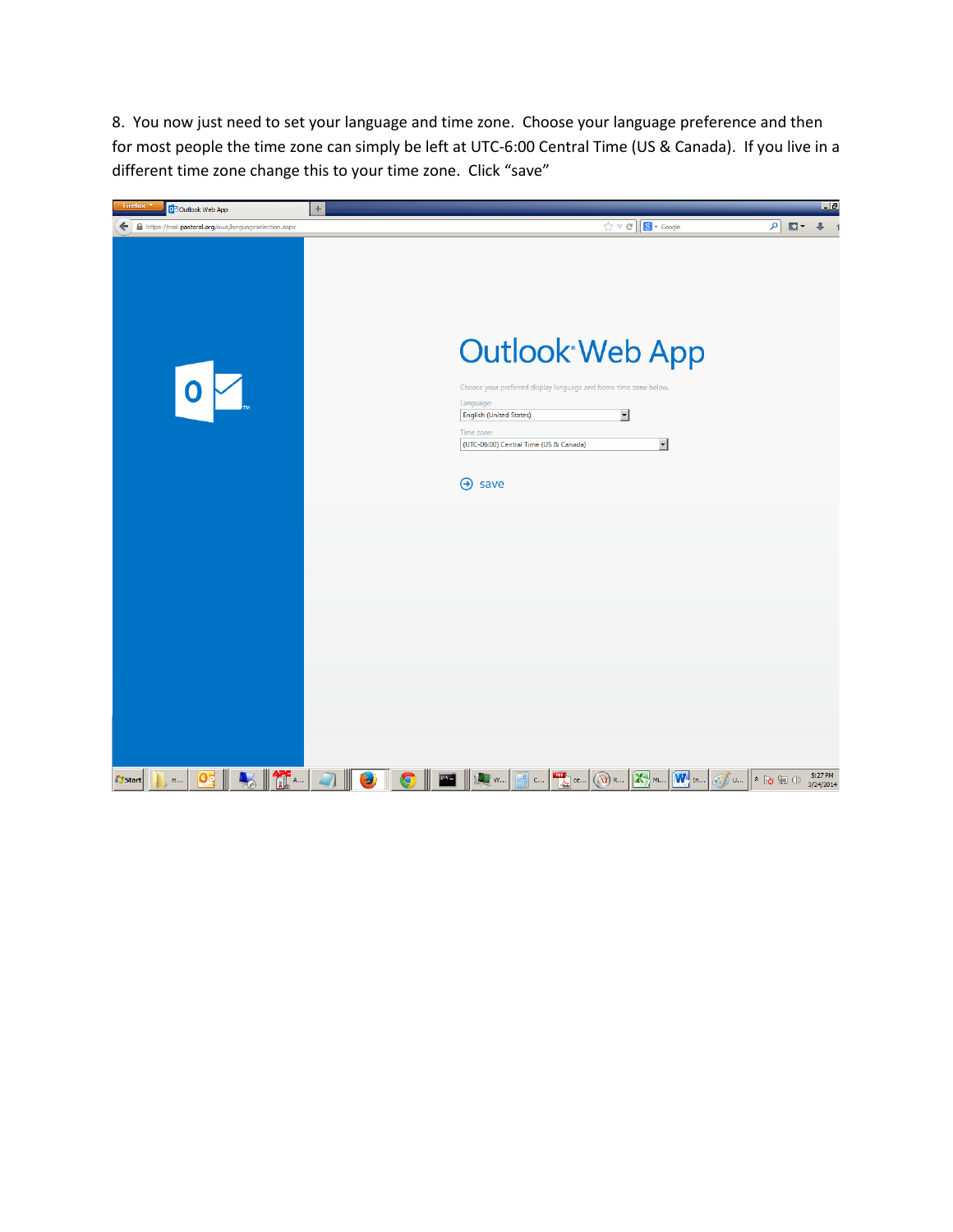9. This will bring you to a web page where you can see your e-mail.

| Firefox <b>v</b>                      | OZ Doe, Fr. John - Outlook Web App | $\div$                                      |           |     |                           |                                          |                                  | $  -   \theta  $    |
|---------------------------------------|------------------------------------|---------------------------------------------|-----------|-----|---------------------------|------------------------------------------|----------------------------------|---------------------|
| https://mail.pastoral.org/owa/<br>←   |                                    |                                             |           |     |                           | $\sqrt{2} \nabla C$ $8 \cdot$ Google     | $\vert \alpha \vert$<br>$\Box$ - | ⊕<br>$\overline{1}$ |
| <b>O</b> <sup>2</sup> Outlook Web App |                                    |                                             |           |     |                           | Mail Calendar People Tasks               | Doe, Fr. John -                  | 章 1                 |
| $\bigoplus$ new mail                  | search mail and people             |                                             | $\varphi$ |     |                           |                                          |                                  |                     |
|                                       | all unread to me flagged           |                                             |           |     |                           |                                          |                                  |                     |
| $\langle \langle$                     | <b>INBOX</b>                       | CONVERSATIONS BY DATE V                     |           |     |                           |                                          |                                  |                     |
| A Favorites                           |                                    |                                             |           |     |                           |                                          |                                  |                     |
| Inbox                                 |                                    |                                             |           |     |                           |                                          |                                  |                     |
| Sent Items                            |                                    |                                             |           |     |                           |                                          |                                  |                     |
| Drafts                                |                                    |                                             |           |     |                           |                                          |                                  |                     |
| ⊿ Doe, Fr. John                       |                                    |                                             |           |     |                           |                                          |                                  |                     |
| Inbox                                 |                                    |                                             |           |     |                           |                                          |                                  |                     |
| Drafts                                |                                    |                                             |           |     |                           |                                          |                                  |                     |
| Sent Items                            |                                    |                                             |           |     |                           |                                          |                                  |                     |
| <b>Deleted Items</b>                  |                                    | There are no items to<br>show in this view. |           |     |                           | There are no items to show in this view. |                                  |                     |
| <b>Junk Email</b>                     |                                    |                                             |           |     |                           |                                          |                                  |                     |
| Notes                                 |                                    |                                             |           |     |                           |                                          |                                  |                     |
|                                       |                                    |                                             |           |     |                           |                                          |                                  |                     |
|                                       |                                    |                                             |           |     |                           |                                          |                                  |                     |
|                                       |                                    |                                             |           |     |                           |                                          |                                  |                     |
|                                       |                                    |                                             |           |     |                           |                                          |                                  |                     |
|                                       |                                    |                                             |           |     |                           |                                          |                                  |                     |
|                                       |                                    |                                             |           |     |                           |                                          |                                  |                     |
|                                       |                                    |                                             |           |     |                           |                                          |                                  |                     |
|                                       |                                    |                                             |           |     |                           |                                          |                                  |                     |
|                                       |                                    |                                             |           |     |                           |                                          |                                  |                     |
|                                       |                                    |                                             |           |     |                           |                                          |                                  |                     |
|                                       |                                    |                                             |           |     |                           |                                          |                                  |                     |
|                                       |                                    |                                             |           |     |                           |                                          |                                  |                     |
|                                       |                                    |                                             |           |     |                           |                                          |                                  |                     |
|                                       |                                    |                                             |           |     |                           |                                          |                                  |                     |
|                                       |                                    |                                             |           |     |                           |                                          |                                  |                     |
| $\mathbf{Q}$<br><b>Start</b>          |                                    |                                             |           |     |                           | W <sup>a</sup> In                        | $\hat{\mathbf{x}}$               | 5:30 PM             |
| $m$                                   | <b>ASS</b>                         | S.                                          | $\bullet$ | $C$ | ce<br>$\mathbf{U}$<br>R., |                                          | たもの<br>U                         | 3/24/2014           |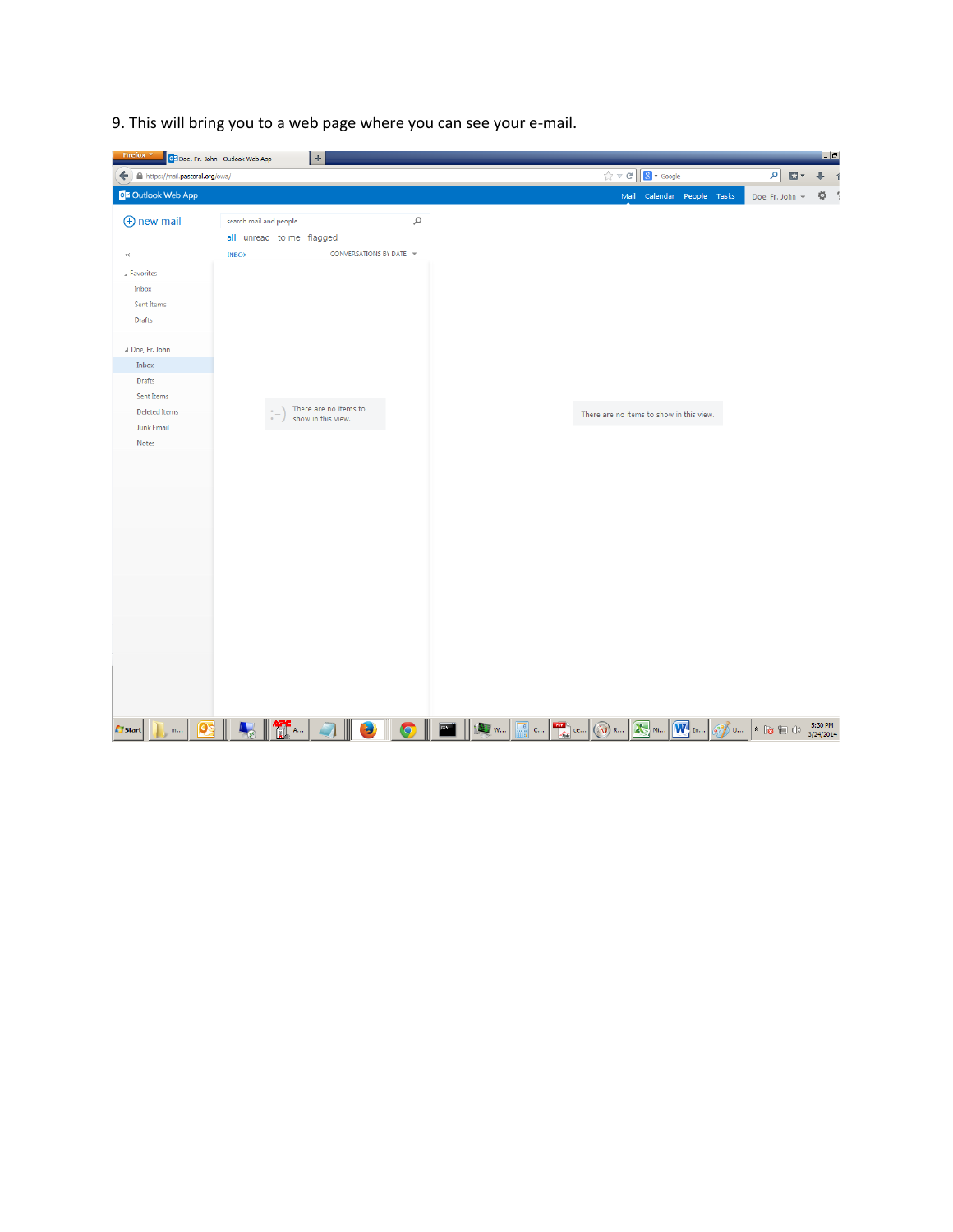10. When done, click on your name in the upper right hand corner of the web page and choose "Sign out". THIS IS IMPORTANT so that no one else can access your e-mail.